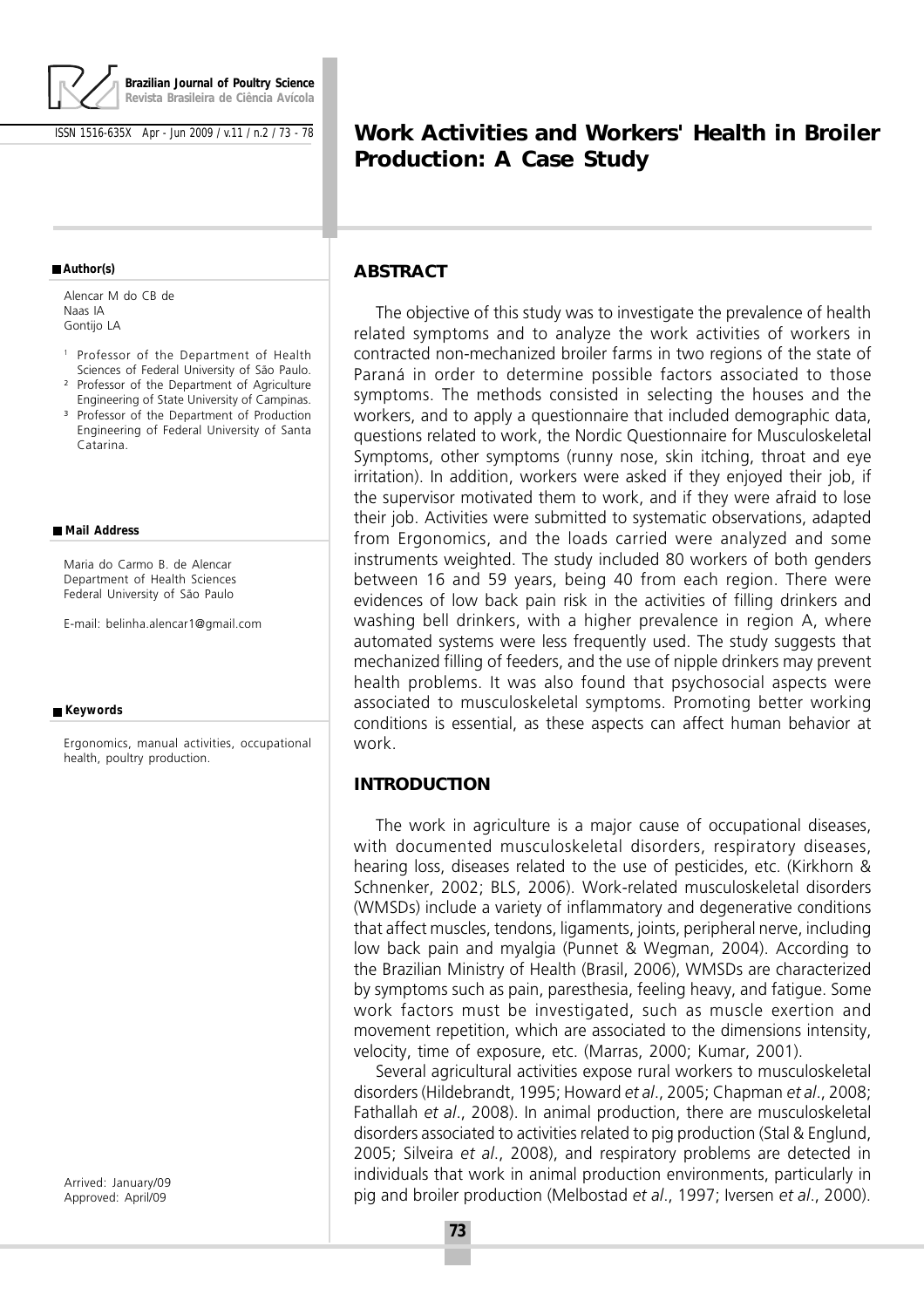

Broilers are intensively produced in Brazil, and this is an important economic activity as the country is the largest world exporter of chicken meat (ABEF, 2007). Due to the relevance of broiler production in Brazil, there are concerns as to occupational health in this industry, and therefore, research in this field is required.

The aim of this study was to investigate the prevalence of health-related symptoms and to analyze the work activities of workers in contracted nonmechanized broiler farms in two regions of the state of Paraná in order to identify possible factors associated to those symptoms.

# **MATERIAL AND METHODS**

This was an exploratory and descriptive study. It was carried out in a broiler company that had commercial operations in two geographical regions (A and B). One of the criteria for selecting the regions was the final productivity in the last three months, thereby characterizing region A as "low productivity" and B as "high productivity" regions.

Workers of integrated non-mechanized broiler farms were chosen because they perform manual activities during the production cycle, and because these farms represent most of the Brazilian broiler production. These workers were under service providing contracts of undetermined time, owned the broiler houses, and received one-day-old chicks as a "flock" and the feed during broiler growth, until harvest for slaughter. The workers were paid at the end of the flock according to a productivity index, which included bird mortality rate and final bird weight. These contracts and services are common in vertically integrated production systems.

After the regions were determined, farms were selected at random. The workers' selection criteria included working inside the broiler houses during rearing and for at least two years. The study complied with ethical considerations: workers were previously informed and voluntarily consented in participating of the study.

The broiler houses were built close to the households in farmer-owned land, and presented the same general characteristics in both regions: they were made of wooden poles, had concrete floors, clay-tiled roofs, inside and outside polyester curtains, and screens on the walls.

The total sample included 80 workers of both genders, with 40 in each region working in 30 farms per region.

The developed questionnaire included demographic data (gender, age, and level of education), and the workers were asked how long they had worked with broilers, number of houses, if they performed the activities alone or not, if that was their only economic activity and others. It also included some questions of the tool Nordic Musculoskeletal Questionnaire (Wilson & Corlett, 1995) to detect musculoskeletal symptoms, their frequency, and anatomic location; their perception as to the physical effort required in the tasks of broiler production work (a lot, a little, or no physical effort); presence of symptoms after working in the last 30 days (runny nose, skin itching, and throat and eye irritation). In addition, there were personal questions directly related to work, such as if the worker liked rearing pullets to broilers (whether he/she enjoyed that work); whether the supervisor motivated him/her to work; and if he/she feared being suddenly dismissed by the company. The possible answers to these questions were: agree, partially agree, or disagree.

The questionnaire was applied as an interview with the workers with their formal consent, and in a place determined by them. Systematic observations of work activities, adapted from Ergonomics (Guérin et al., 1997), were carried out.

The studied activities were filling the feeders and washing the drinkers after the third week of the flock, recording the equipment used, stances and most frequent movements, and how the work was actually carried out. Workers were observed for three months in two production cycles. Although Ergonomics encompasses multiple dimensions, the present study focused only on the analyses of these activities and hearing of the workers' answers to the questions made or to their complaints during their work activities. Workers' utterances during their activities were recorded.

Also, the weights of the buckets and bags used to fill the feeders were recorded in five measurements per day every other day, using a digital scale (Model RO42000, Plenna), in two randomly chosen farms per automation type in both regions (A and B). Videos were recorded inside the broiler houses to register the workers activities using a video-camera (model JVC®GR-D90UB).

Both qualitative and quantitative data were analyzed. Quantitative data were submitted to the tests of Fisher and Odds Ratio, using SAS® statistical package.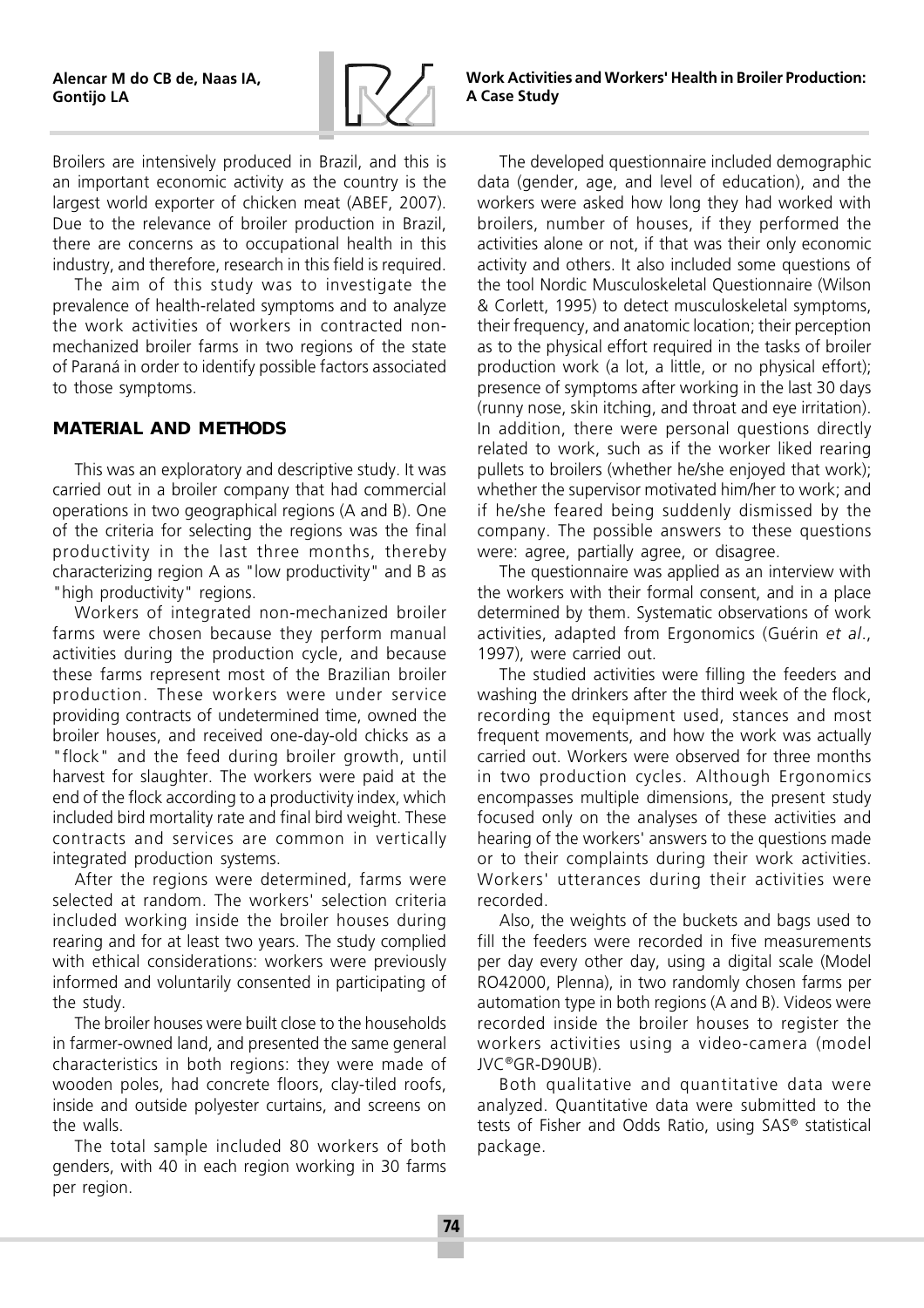

# **RESULTS AND DISCUSSION**

Demographic characteristics, number of broilers houses in the farm, years of work, and economic activity are shown in Table 1. Low level of formal education and the was observed in both regions.

| Table 1 - Demographics, years of work, number of houses, andif |  |
|----------------------------------------------------------------|--|
| that was the single worker's economic activity per region.     |  |

| <b>Parameters</b>                             | Region  |       |
|-----------------------------------------------|---------|-------|
|                                               |         |       |
| Age (years)                                   | 17 a 58 | 16a59 |
| Female                                        | 42.5%   | 32.5% |
| Male                                          | 57.5%   | 67.5% |
| Schooling, elementary school                  | 72.5%   | 75.0% |
| Only 1 broiler house per farm                 | 50.0%   | 40.0% |
| More than 1 broiler house per farm            | 50.0%   | 60.0% |
| Years of work, more than five years           | 87.5%   | 85.0% |
| Single economic activity (broiler production) | 55.0%   | 32.0% |

The workers were more economically dependent on broiler production in region A than in B. At the time of the study, the company was undergoing financial problems, and was delaying the payment of the farmers in both regions, leading to extra stress to the workers. It must be mentioned that farm owners and relatives of the owners worked in the broiler houses.

Musculoskeletal pain in the last 12 months at least once a month was reported by 61.0% of the workers in region A, and 50.0% in region B. Some workers reported having felt pain more than once. Figure 1 shows the anatomic location of the musculoskeletal pain felt in the last 12 months at least once a month per region. The frequency of the pain in the last 30 days was in 20.0% of the workers from region A that reported pain, and 5.0% in region B. The most frequent location of pain found was the low back, agreeing with the study of Barrero et al. (2006) which determined a high prevalence of low back pain in farmers due to the physical strain caused by manual work activities. Fathalah et al. (2008) mention that the number of epidemiological studies on low back pain in agriculture is low as compared to other industries.

The workers reported other symptoms felt in the last 30 days, as shown in Figure 2. More than one symptom was reported by 47.5% of the workers, and 60.0% of these were from region A. Runny nose and throat and eye irritation may be associated to the exposure of allergens inside the broiler house due to dust in suspension in the air. According to Hirata & Mancini Filho (2002), several fungi may be present in the dust, playing an important role as allergens in humans. In addition, throat and respiratory pathways can also be irritated by the ammonia gas generated inside the poultry houses. Nääs et al. (2007) reported, in a study on two ventilation types in broiler houses, ammonia concentration levels. As to work activities, out of the 80 interviewed workers, 75.0% filled manually the feeders in region B, and 97.5% in region A. In some farms, feeders were automatically filled. Feeders were filled using carts and buckets or no carts (using only buckets or bags). When the cart was used, the worker filled the buckets from the silo. The buckets weighed 23.0 kg each, in average, and were manually hoisted to the cart by the worker.



Figure 1 - Musculoskeletal pain (location) in the last 12 months occurring at least once a month, per region.



**Figura 2** - Presence of health symptoms in the last 30 days, as reported by the workers, per region.

Each cart carried about 10 buckets, and was filled approximately three to five times. The worker then lifted the bucket to fill the feeders, at a rate of six feeders per bucket. There were around 360 feeders per house. When carts were not used, the worker manually filled the feeders using bags or buckets.

Figure 3 shows a worker manually carrying a feed bag. Bags weighed 20.0 kg, in average. Both described types of filling pose back pain risks due to transporting loads and to trunk flexion movements (leaning forward) to pour the feed. When no carts are used, the transport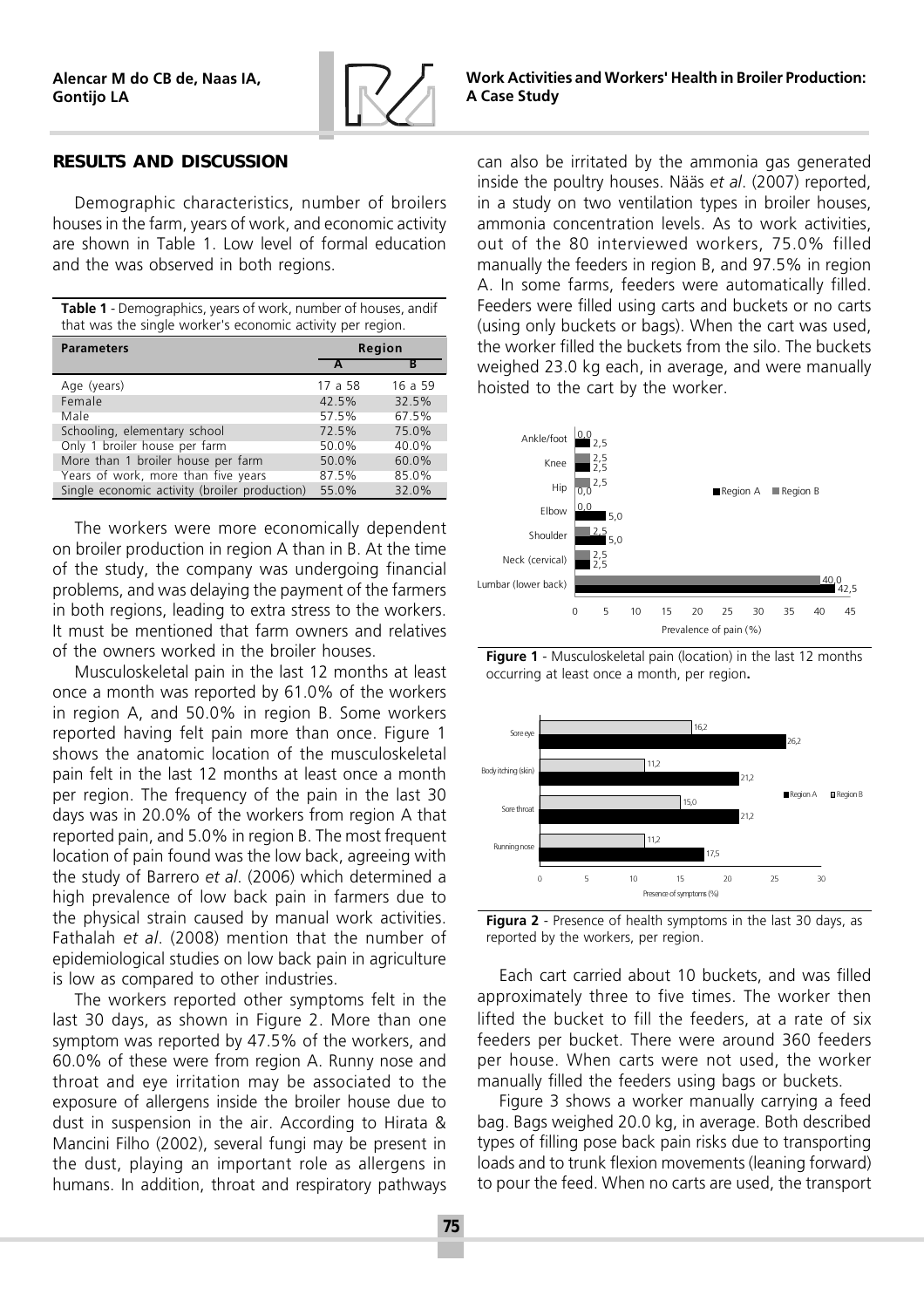

of feed in bags or buckets was in general, and the distance carrying the bags or buckets is longer. Forward trunk regions flexion may cause low back pain, particularly when the flexion angle increases (Fathallah et al., 1998; Cheng, 2000). Trunk bending repetitive movements and unilateral load carrying may also result in low back pain (Granata & Marras.1995; Marras, 2000). According to NR-17 (2001) Ergonomics Regulations, appropriate Technical norms must be used to limit or to ease manual load transport. The workers that filled feeders using carts had lower chance of having musculoskeletal pain (OR=1.25,  $\alpha$  = 0.05). In addition, most had worked for more than five years in direct contact with the birds.



Figure 3 - Manual filling of the feeders with bags (region A).

 The activities of filling feeders and washing drinkers were performed by 27.5% workers alone in region A and 15.0% in region B. In general, two workers carried out these activities.

In region B, the number of male workers was higher as compared to region A, where a higher number of daily musculoskeletal pain complaints was recorded. Maciel et al. (2006) mentions that the differences in muscle mass, body composition, and size of women relative to men may represent a predisposing risk factor for work related pain symptoms in women.

Drinkers were also manually washed with the aid of buckets and bags. In region A, 92.5% of the workers

flexed the trunk to wash the bell drinkers as compared to 30.0% in region B, where some farms were equipped with nipple drinkers, making drinker cleaning easier and reducing the time of permanence inside the broiler house. The stances observed during the washing of the bell drinkers present a risk to the coming out of low back pain.

The perception of the physical effort required to perform work activities in broiler production was that a lot of effort is required (38.7% of the workers) or little effort (46.2%). The etiology of musculoskeletal disorders is multifactorial. Therefore, organizational aspects, such as work division, tasks processes, rhythm of work, and psychosocial aspects, related to the set of perceptions and experiences of the workers, also influence the emergence of musculoskeletal pain.

Dust is produced in broiler houses during rearing, causing runny nose and sneezes in some workers. This is expressed in the utterance of a worker as to work conditions: "It gives me a sneezing symptom fit. It is the dust," while other said: "the smell and the dust inside the house irritates my eyes and my throat," and still other: "sometimes, my nose even bleeds." Alencar et al. (2004) found that workers that perform tasks inside broiler houses, in more than two houses per day, and for more than five years, are exposed to respiratory health risks. As the complaints of these symptoms were more frequent in region A than B, it is suggested that their cause is the longer permanence of the workers inside the houses, as the manual activities of both filling feeders and washing drinkers takes longer time in region A; however, this warrants further investigation. Also, in some houses of region A, feeders and drinkers were not properly aligned, making it difficult for the workers to know which feeders had already been filled or drinkers had already been washed. There were statistical associations between work related aspects and the presence of musculoskeletal pain, as analyzed among the workers of both regions (Table 2). The psychosocial factors that influenced the presence of musculoskeletal pain were: does not enjoy rearing broilers, the supervisor does not motivate him/her to work, and fears being suddenly dismissed by the

| <b>Table 2</b> - Associations between work-related aspects and musculoskeletal pain. |                               |          |                           |  |
|--------------------------------------------------------------------------------------|-------------------------------|----------|---------------------------|--|
| Associations between work-related aspects<br>and musculoskeletal pain                | Table of probabilities<br>(P) | P- value | <b>Odds Ratio</b><br>(OR) |  |
| Enjoys or not rearing broilers                                                       | 0.0118                        | 0.0396   | 3.54                      |  |
| Supervisor motivates or not                                                          | 0.0018                        | 0.0237   | 3.45                      |  |
| Being afraid to be suddenly dismissed by the company                                 | 3.48E-04                      | 0.0059   | 6.35                      |  |

 $(\alpha = 0.05)$ .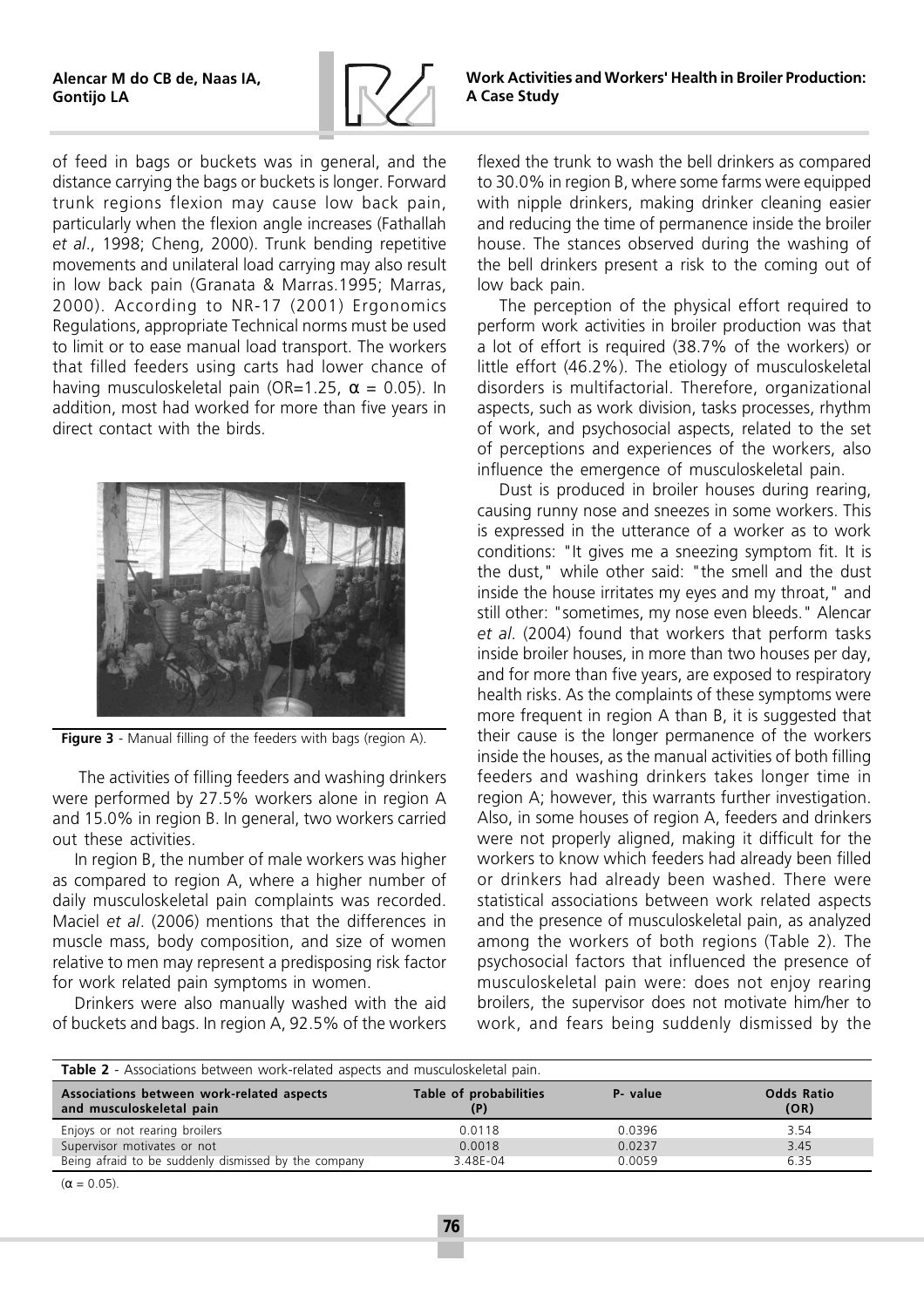

company. Some authors mention the influence of psychosocial factors on musculoskeletal pain conditions (Howard et al., 2005; Theorell et al., 1991). Bigos et al. (1991) described the combination of low satisfaction in work with low back pain. According to Bongers et al. (1993), time pressure, in the sense of hurriedly performing a work activity due to some kind of pressure, accelerates movements, and stress increases the intensity of muscle contraction, leading to higher pain sensitivity. Lipp (1996) also stated that stressful situations cause muscle tension and changes in the immune system.

When the use of mechanization is not possible, training is necessary, as well as the utilization of personal protection equipment (PPE). Improving the aspects of the work conditions discussed in the present study is essential both for the protection of workers' health and for the improvement of their productivity due to the influence these aspects have on human behavior during their work activities.

# **CONCLUSIONS**

Workers from region A presented more musculoskeletal pain and other symptoms than those from region B. This may be explained by the fact that the activities of filling the feeders and washing the drinkers had to be manually performed more frequently in region A than B, demanding longer permanence of the workers in the broiler houses, among other possible factors. In both regions, some psychosocial aspects were also associated to musculoskeletal pain in the workers. The results showed that some manual activities inside the broilers house lead to a risk to workers' health, including low back pain due to described activities, and respiratory symptoms due to the long permanence inside the broiler house to carry out those tasks. Results suggest that the automation of the broiler houses, with automatic filling of the feeders and the use of nipple drinkers, can reduce the risks of musculoskeletal pain, as well the time of permanence of the workers inside the broiler house. The aspects and their inter-relationships discussed here need further investigation.

# **REFERENCES**

Associação Brasileira dos Produtores e Exportadores de Frangos. Relatório Anual de 2007 [citado 2008 mar 13]. Disponível em: www.abef.com.br .

Alencar M do CB de, Gontijo LA, Nääs IA. Respiratory risks in broiler production workers. Revista Brasileira de Ciência Avícola 2004; 6(1):23-29.

Barrero LH, Hsu YH, Terwedow H, Perry MJ, Dennerlein JT, Brain JD, Xu X. Prevalence and physical determinants of low back pain in a rural Chinese population. Spine 2006; 32(23):2728-2734.

Bigos SJ, Battié MC, Spengler DM, Fisher LD, Fordyce WE, Hansson T, Nachemson AF, Wortley MD. A prospective study of work perceptions and psychosocial factors affecting the report of back injury. Spine 1991; 16(1):1-6.

Bongers PM, Winter CR, Kompier MAJ, Ildebrandt VH. Psychosocial factors at work and musculoskeletal disease. Scandinavian Journal of Work Environment Health 1993; 19:297-312.

Bureau of Labor Statistics. Occupational outlook handbook, 2006- 07. Washington: US Department of Labor; 2006.

Brasil. Ministério da Saúde. Lesões por esforços repetitivos (LER)/ Distúrbios Osteomusculares relacionados ao trabalho (DORT): dor relacionada ao trabalho. Protocolos de atenção integral à Saúde do Trabalhador de Complexidade Diferenciada. Brasília; 2006.

Chapman LJ, Newenhouse AC, Meyer RH, Tavieira AD, Karsh B-T, Ehlers JJ, Palermo T. Evaluation of an intervention to reduce musculoskeletal hazards among fresh market vegetable growers. Applied Ergonomics 2004; 35:57-66.

Cheng YL. Predicting the vertebral inclination of the lumbar spine. Ergonomics 2000; 43:744-751.

Fathalah FA, Marras WS, Parnianpour M. The role complex, simultaneous trunk motions in the risk of occupational-related low back disorders. Spine 1998; 23(9):1035-1042.

Fathallah FA, Miller BJ, Miles JA. Low back disorders in agriculture and the role of stooped work: scope, potential, interventions, and research needs. Journal of Agricultural Safety and Health 2008; 14(2):221-245.

Granata K, Marras W. EMG-assisted model of biomechanical loading during free-dynamic lifting. Journal of Biomechanics 1995; 28: 1309-1317.

Guérin F, Laville A, Daniellou F, Duraffourg J, Kerguelen A. Compreender o trabalho para transformá-lo: a prática da ergonomia. São Paulo: Ed. Edgard Blucher; 1997.

Hildebrandt VH. Musculoskeletal symptoms and workload in 12 branches of Dutch agriculture. Ergonomics 1995; 38(12):2576- 2587.

Hirata MH, Mancini Filho J. Manual de biossegurança. São Paulo: Ed. Manole; 2002.

Howard NL, Spieholz P, Cohen MA, Silverstein B. Self-reported musculoskeletal symptoms and observed risk factors in bareroot tree nurseries. Journal of Agricultural Safety and Health 2005; 11(1): 19-33.